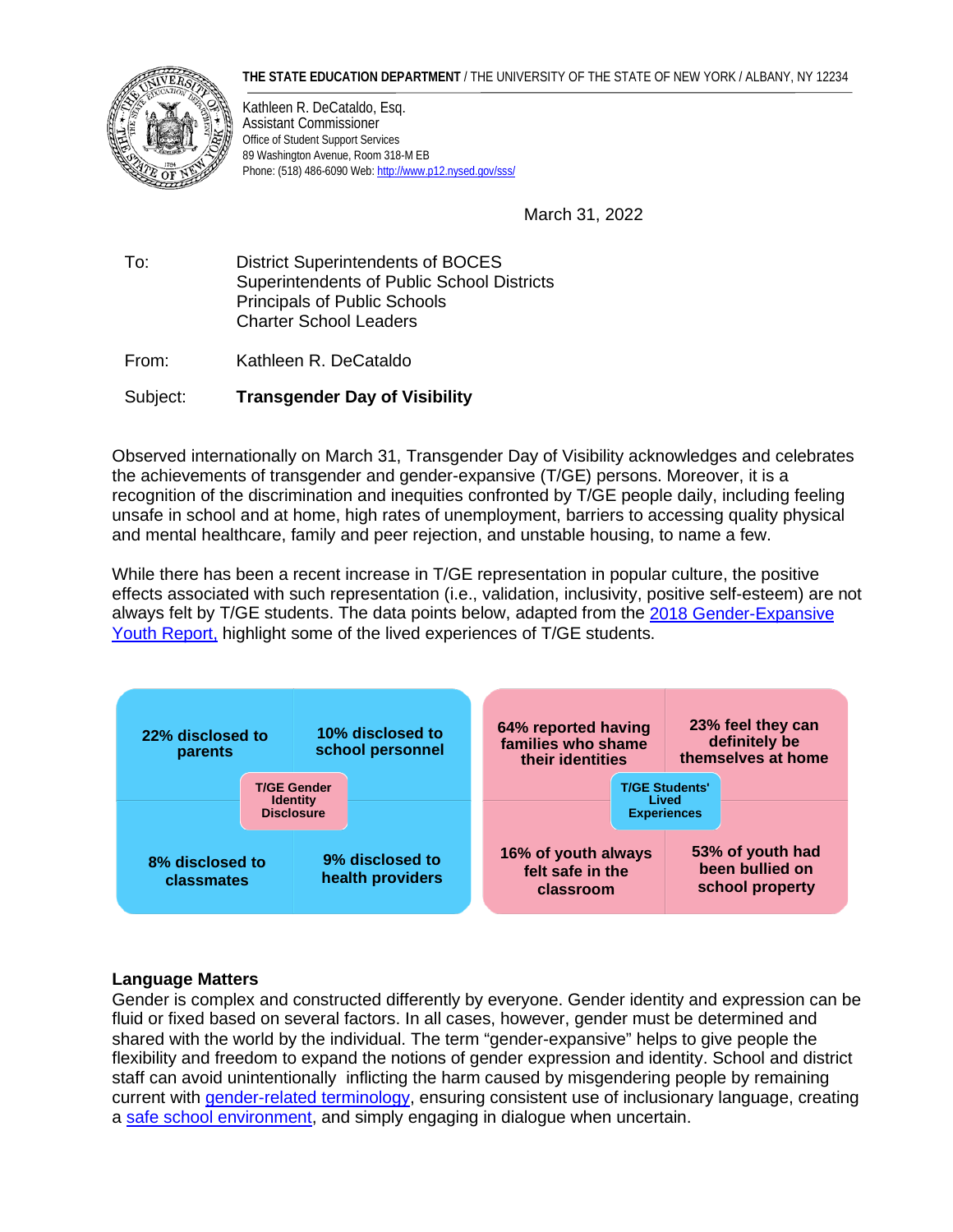### **How can schools support T/GE students, families, and staff?**

Educators are on the frontlines, working every day to provide a safe and supportive learning environment for all students. Below are suggested practices that all schools can take to create safer learning environments for T/GE students.

- school visitors. • Adopt explicit policies against the use of discriminatory language, harassment, or assault. Promote positive behavior expectations throughout the school using posters, electronic displays, and other means easily viewed by students, staff, families, and other
- meetings. Even if a T/GE student does not explicitly share their gender identity, it sends • Schools should encourage the use of preferred pronouns by staff and students wherever and whenever possible. Pronouns can be added to an e-mail signature, a school staff person's door sign, or explicitly stated during the beginning of all introductions in an affirming message.
- School personnel can use symbols (i.e., [LGBTQIA+ flags\)](https://cadehildreth.com/pride-flags/) and signs (i.e., [Safe Space\)](https://www.glsen.org/activity/glsen-safe-space-kit-solidarity-lgbtq-youth) in their classrooms and offices to signify alliance and support for T/GE students. These symbols should be visible to all visitors who access the space.
- provide further support to different stakeholder groups. • Make information about gender expression and identity available to students, families, and school personnel. Ensure that this information is always age-appropriate and developmentally appropriate. Additionally, schools should identify [organizations](https://www.cdc.gov/lgbthealth/youth-resources.htm) that can
- • Embed information about supporting T/GE students within your annual professional development trainings. Grant staff the appropriate continuing education credits toward recertification and licensure when possible.

### **Transgender and Gender-Expansive Guidance Document**

The State Education Department released [Guidance to School Districts for Creating a Safe and](https://www.p12.nysed.gov/dignityact/documents/Transg_GNCGuidanceFINAL.pdf)  [Supportive School Environment for Transgender and Gender Nonconforming Students](https://www.p12.nysed.gov/dignityact/documents/Transg_GNCGuidanceFINAL.pdf) to assist school districts in fostering an educational environment that is safe and free from discrimination regardless of sex, gender identity or expression, and to facilitate compliance with local, state and federal laws concerning bullying, harassment, discrimination, and student privacy.

### **The Dignity for All Students Act**

New York State's [Dignity for All Students Act \(DASA or The Dignity Act\)](https://www.nysenate.gov/legislation/laws/EDN/A2) provides all students in the State's public elementary and secondary schools with a safe and supportive learning environment by prohibiting all forms of bullying, harassment, intimidation, taunting, and discrimination on school property, a school bus, at a school function, and/or off school grounds, if it causes a significant disruption to a student's education. The Dignity Act requires schools to address all instances of bullying, harassment, and discrimination. Schools may access [sample](https://www.nyscfss.org/_files/ugd/10c789_56ccdc6e45f14d44b0fec8a35f2b3c73.pdf) DASA incident reporting templates provided by the New York State Center for School Safety.

### **Thank You**

Thank you for your continued support of all students, families, and communities across New York State. As always, please reach out to us if you need to discuss these important topics or share any concerns by contacting the Office of Student Support Services at 518-486-6090 or [StudentSupportServices@nysed.gov.](mailto:StudentSupportServices@nysed.gov)